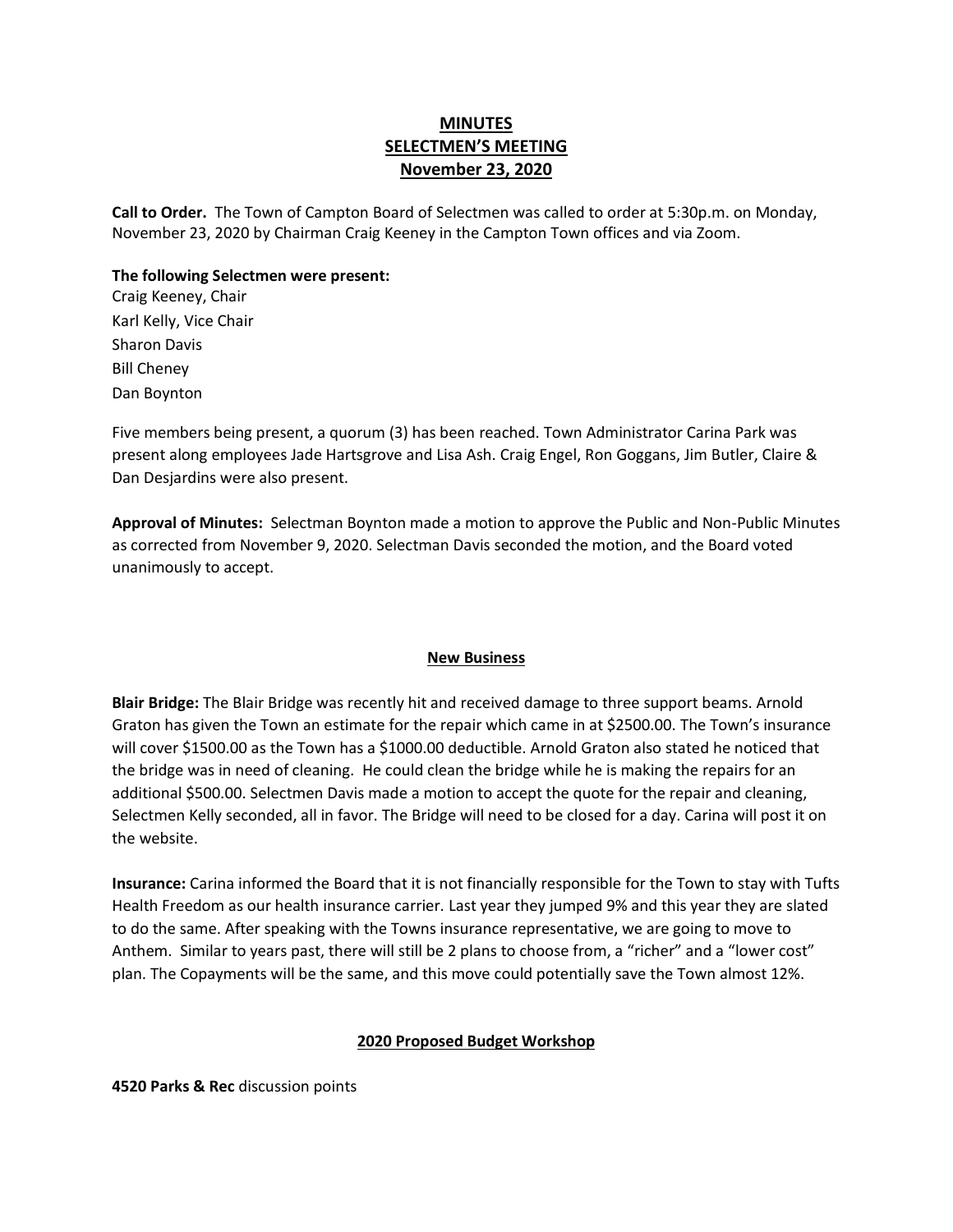- **1.** There is a 2% COLA but it does not pertain to all wages due to the constant turnover in staff.
- **2.** Over all the budget is up only about \$1000.00.
- **3.** The department is down in revenue this year due to COVID. What they do not collect they will not be spending. Lisa usually does not prorate for school closures but during COVID she is allowing it.
- **4.** During the pandemic Campton Park & Rec was one of the first programs to get up and running. Instead of the field trips Lisa was able to keep costs down by going to swimming holes and the river rather than the water parks etc.

The Board thanked Lisa and commended her on doing such a great job.

## **4150 Executive Administration** discussion points

**1.** Since the last meeting Carina moved some things around, she didn't want to single anyone out in the budget as far as salary and insurance goes, so she put all of the Board of Selectmen employees under Executive Administration.

# **4130 Selectmen** discussion points

- **1.** Moderator and meals are down due to less elections
- **2.** Mileage stayed the same in hopes of trainings beginning again in 2021.

# **4140 Town Clerk / Tax Collector** discussion points

- **1.** The Assistant to the TC/TX needs to reflect a part-time position.
- **2.** The TC/TX wage line needs to change with the 2% COLA and should be \$57,748.00.

## **4194 Gen. Government Buildings** discussion points

- **1.** Bumped up the phone and internet slightly
- **2.** Postage is up due to COVID.
- **3.** Custodial will remain the \$18,500.00. We did not spend that much this year because the building was closed for 4 months. Staying open we will need to keep that amount. This amount does not include power washing.
- **4.** Reviewed quote from Tuck Property Maintenance went up from \$5700.00 to \$6200.00.
- **5.** The Board discussed what we should have included in the annual maintenance contract. It should include power washing, and mowing at Deer Run dam, and Beebe leach field. The Board also agreed that the contract should be a 2-year contract going forward.
- **6.** The Towns contract with Milton Cat ended. The annual contract is \$1300.00 plus we need to replace our battery which is an extra \$280.00. The Board agreed to renew the contract and replace the battery.

## **4195 Cemetery** discussion points

- **1.** The fence/fountain line is up a little bit. There is a dead tree that needs to be removed. John Timson received a quote from Top Notch for the removal at \$3000.00. There is also some fencing that needs repair.
- **2.** Overall budget is up 3%, the Board thinks it is reasonable.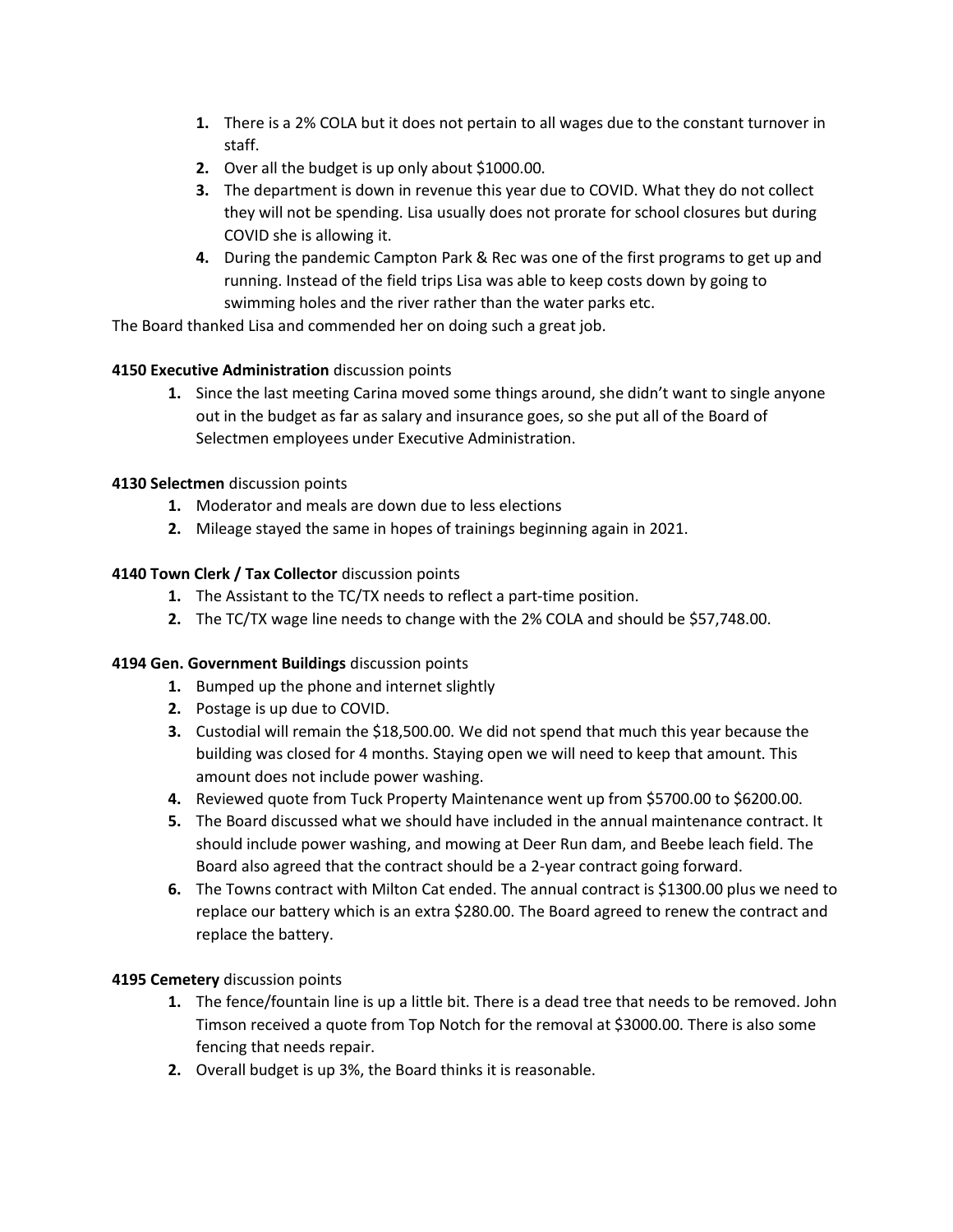**3.** The Board had discussion on paying for the tree removal from the logging account. The Board decided to leave the budget as is until they see how much is in the account.

### **4197 Advertising & Regional** discussion points

1. Carina said that requests have been coming in, some agencies are asking for more than last year but she is keeping it flat to last year.

### **4900 Capital Reserve Funds** discussion points

- 1. **Town Archives:** After the CIP committee met, they recommend this to be moved as it does not meet the criteria. Selectmen Davis suggested it be in the TC/TX budget and not have a warrant article on it as it is confusing. The whole Board agreed.
- 2. **Road Infrastructure:** Keeping it at \$190,000.00 and it will be offset by \$28,000.00 from FEMA. Not all of this will be raised by taxation and will state that in the warrant article.
- 3. Heavy Highway Equipment keeping at \$50,000.00 but the Board needs to decide which vehicle to get rid of. The Board would like a complete list of all the Highway vehicles with the stats before that decision is made.
- 4. **Bridge Maintenance:** putting \$15,000.00 in as we do not have to fund the Deer Run dam anymore and this will allow the Town to save up to spray both of the covered bridges with flame retardant.
- 5. **Municipal Building Fund**: The Board agreed that this needs to be funded due to the up-andcoming renovations.
- 6. **Solid Waste**: CIP doesn't think there is a need for a vehicle at the transfer station. Solid waste in Bethlehem closing could really affect the budget for the transfer station, waiting on the new budget for Solid Waste.
- 7. **The Tax rate** was set, and this year the fund balance will not be used to offset the rate as it has in the past. Some of the Capital Reserve accounts will be funded by the fund balance and several Capital Reserve budget figures may need to change to be raised by taxes or reduce what is allocated.

## **Old Business**

**Beta Group Report:** The Board would like to have some time to look over the report. Carina informed the Board that Beta Group would like to do a meeting with the Board sometime in January.

## **Correspondence**

**Cares Act:** The Town received the last payment from the Cares Act. Carina suggested that some of it be used for the postage from the TC/TX office due to the high volume of absentee ballots.

**Tax Deed Property:** The Board deeded 3 properties. Two of which are at Red Sleigh Condos. Carina informed the Board that Habitat for Humanity asked for a property to be donated to them. The Board all agreed that they couldn't donate. Chairman Keeney stated that they need to get in those buildings to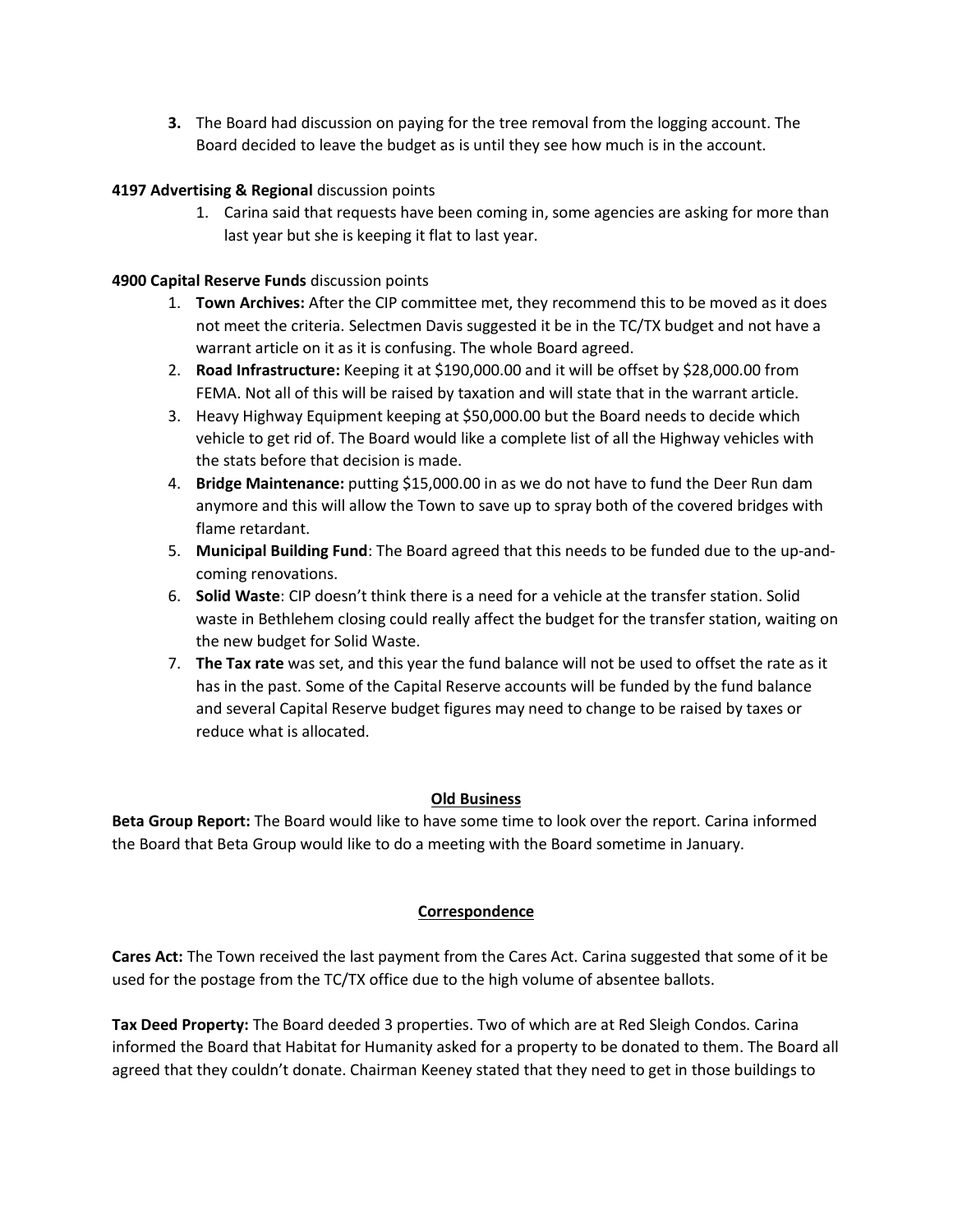look them over and winterize them. These are stand-alone units, and Selectman Boynton offered to help winterize. There will be an auction in spring 2021.

**COVID-19 19:** Carina will be disbursing a memo to all employees on protocol, mask mandate and travel restrictions. The Board agreed that this was a good idea.

**Holiday Party:** The Holiday party this year will not be happening as the rise in positive cases in our small community. Carina suggested to the Board taking the money spent on the party and dividing it between the 18 Full-Time employees in the form of a gift card. The Board agreed.

**Citizen Complaint:** Carina was informed by a resident that she paid for a car registration that expired a day after it was issued. She has asked for a refund from the State and it was confirmed via email from the State DMV that the refund is in process however it could take up to 12 weeks. She also asked the Town Clerk for a refund. She was told by the Town Clerk that she would have to provide proof that she received a refund from the State by 12/31/2020. The Resident is asking the Board to waive the 12/31/20 deadline to get her refund. The Board agreed, all in favor.

### **Committee Updates**

**Policy Updates:** The Community Room Use policy has been updated. The room may be used by any Town Departments and their employees, Town Committees and Commissions determined by the Board of Selectmen.

**Policy Review:** The Weather and Unsealed Minutes policies were reviewed. All still seems to apply.

Selectman Davis made a motion to accept the changes, Selectman Boynton seconded all voted in favor.

**CCC:** The Conservation Committee did not receive the grant which would have helped to fund the purchase of the Green Acre Woodlands property. He hopes they will continue to be able to purchase the property with other funding and donations, and will keep the Board informed.

## **Board Concerns & Directives**

**Chairman Keeney:** Need to come up with a walkway and a gate at Deer Run Dam. As of now it's not safe to get out there. **Selectman Kelly:** Would like to nail down the Class VI roads for discussion regarding the use of snowmobiles. **Selectman Davis:** None **Selectman Boynton:** None

**Selectman Cheney:** None

## **Privilege of the Floor**